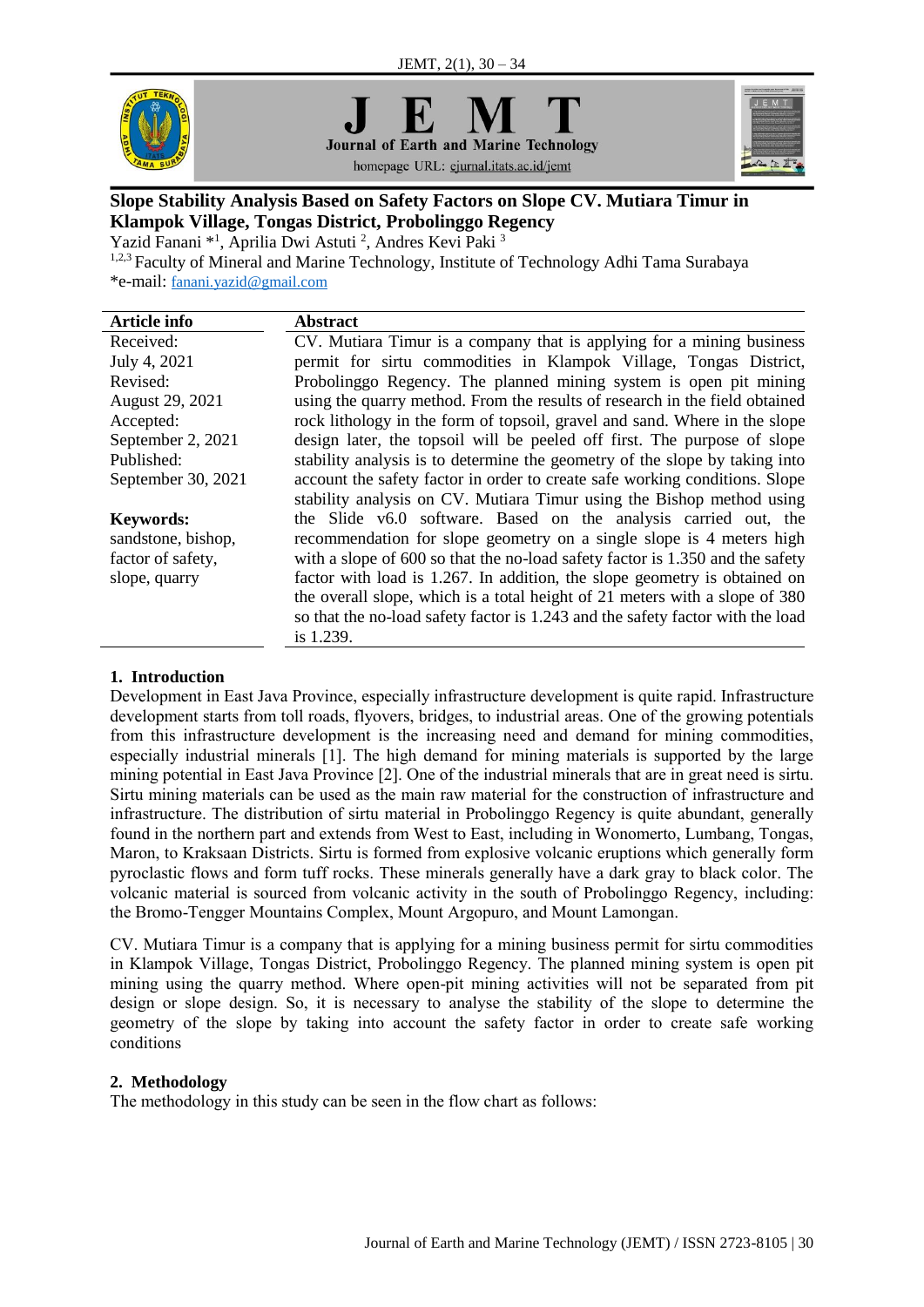

#### **3. Results**

#### *3.1. Pit Geological Conditions CV. Mutiara Timur*

The research location is in Klampok Village, Tongas District, Probolinggo Regency, East Java Province. Geological conditions at this location are in the Alluvium (Qa) formation which is composed of claystone, mud, sand, gravel, gravel, boulders and plant remains and is Holocene in age. At the location of this study, there were no features of geological structures in the form of layers, joints or faults.

The morphology in the IUP area is hilly with gentle slopes with a majority slope of <8% leading from South to North. Allotment of land as a moor planted with corn, rice, cassava, peanuts, sengon tree, and teak. The IUP OP location has the lowest elevation of 62 meters above sea level which is located in the north and the highest elevation is 83 meters above sea level which is located in the south of the IUP location, with an elevation difference of 21 meters. The location of the IUP is limited by intermittent rivers located in the east and west with a width of 5-12 meters and has a flow direction from south to north.

#### *3.2. Lithology*

Based on the results of observations of outcrops and cliffs of ex-mining openings found at the investigation site and its surroundings, it is known that the study area is composed of volcanic rocks, more precisely pyroclastic rocks covered by topsoil as thick as  $\pm 1$  meter. The rocks found at the investigation site are composed of blackish gray volcanic material, compact, have a massive structure, poorly sorted, and open-packed, with a sand-sized matrix, while the fragments are subangularsubrounded with a grain composition of gravel, sand and fine grains. silt-clay). Pyroclastic rocks are rocks formed from explosive volcanic eruptions, generally formed in proximal to medial volcanic facies.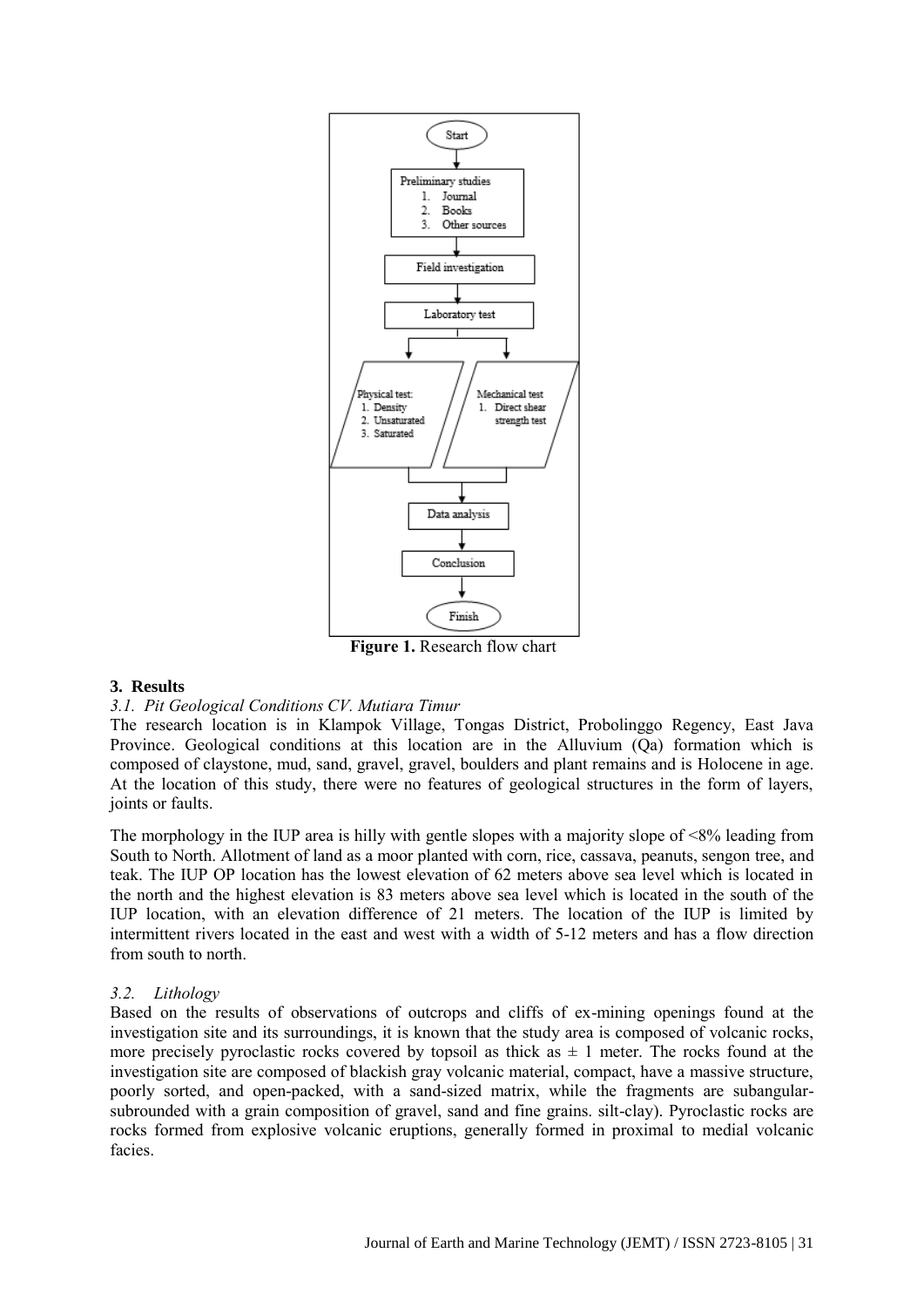

**Figure 2.** The appearance of rock outcrops at the Mining License location



Figure 3. The appearance of the topsoil that covers the gravel-sand excavation material

# *3.3. Rock Physical Test Results*

Rock physical properties test is carried out to obtain physical properties values in the form of dry volume weight, volume weight or density, porosity, natural water content, void ratio, degree of saturation and specific gravity. The test was carried out in the Soil and Rock Mechanics laboratory of the Department of Civil Engineering, Sepuluh November Institute of Technology. The results of the physical properties test can be seen in table 1.

| No | Test type             | Unit          | <b>Result</b> |
|----|-----------------------|---------------|---------------|
|    | Density               | gr/cc         | 1,538         |
| 2  | Unsaturated density   | gr/cc         | 1.242         |
| 3  | Natural water content | $\frac{0}{0}$ | 23,711        |
| 4  | Degree of saturation  | $\frac{0}{0}$ | 54,691        |
| 5  | Porosity              | $\frac{0}{0}$ | 53,958        |
| 6  | Spesific gravity      |               | 2,699         |

## *3.4. Rock Mechanical Test Result*

The mechanical properties test carried out is a shear strength test where the test results are in the form of cohesion and internal shear angle. The results of the shear strength test can be seen in table 2.

| Table 2. Rock mechanical test result |               |        |          |             |  |
|--------------------------------------|---------------|--------|----------|-------------|--|
| No test                              | Normal stress | Shear  | Cohesion | Friction    |  |
|                                      |               | stress | (kg/cm2) | angle $(0)$ |  |
|                                      | 0,065         | 0,0690 |          |             |  |
| $\mathfrak{D}$                       | 0,125         | 0,1000 | 0,06     | 34,28       |  |
| 3                                    | 0,250         | 0,1930 |          |             |  |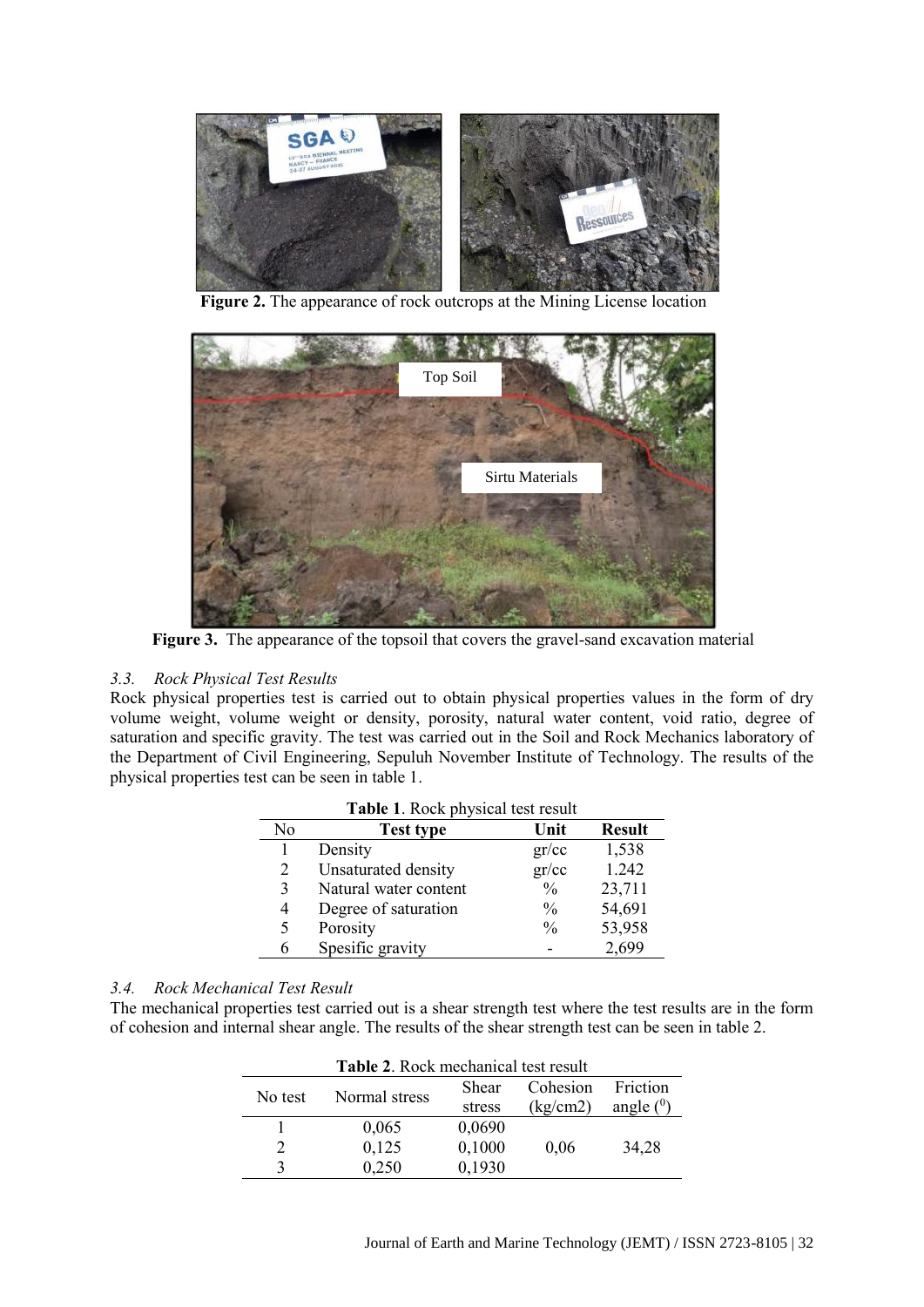#### *3.5. Safety Factor Analysis*

To analyse the stability of a safe slope, it is necessary to model the mine slope design in order to determine the value of the factor of safety (FK) using the Rocscience Slide v6 software. Where in the analysis using the bishop method by entering material define data according to the test results above.

| Table 3. Define material                                                                    |          |                |             |  |
|---------------------------------------------------------------------------------------------|----------|----------------|-------------|--|
| Type of                                                                                     | Cohesion | Friction angle | Unit weight |  |
| material                                                                                    | (kN/m2)  |                | (kN/m3)     |  |
|                                                                                             | 5,884    | 34.28          | 15,082      |  |
| Note: $1 \text{ gr/cm}3 = 9.806 \text{ kN/m}3$ ; $1 \text{ kg/cm}2 = 98.0665 \text{ kN/m}2$ |          |                |             |  |

The results of the analysis of the calculation of the value of the safety factor (FK) with variations in the value of the slope angle using Rocscience Slide v6.0 software are as follows:

|  |  |  | Table 4. The results of a single slope safety factor analysis using Roccsciense Slide v6.0 |
|--|--|--|--------------------------------------------------------------------------------------------|
|  |  |  |                                                                                            |

| Height | Slope           | No-load factor | Safety factor |             |
|--------|-----------------|----------------|---------------|-------------|
| (m)    | $\ell^0$        | of safety      | with load     | Description |
|        | $50^{0}$        | 1,604          | 1,515         | Safe        |
| 4      | $60^0$          | 1,350          | 1,267         | Safe        |
|        | 70 <sup>0</sup> | 1.131          | 1,090         | Critical    |

Table 5. The results of a overall slope safety factor analysis using Roccsciense Slide v6.0

| Height | <b>Slope</b> | Width | No-load factor of | Safety factor | Description |
|--------|--------------|-------|-------------------|---------------|-------------|
| (m)    | (0)          | (m)   | safety            | with load     |             |
| 21     | 330          |       | 1,430             | 1,424         | Safe        |
|        | 380          |       | 1,243             | 1,239         | Safe        |
|        | 430          |       | 1,076             | 1,071         | Critical    |

Description: Based on the Kobelco handbook, the heavy equipment load of the Kobelco SK200 excavator is 20,700 kg with dimensions as in table IV.5, so that the excavator load is 770.08 kg/m2 or 7.70 kN/m2



**Figure 4.** The results of SF analysis on a single slope of 4 m high, a slope of  $60^{\circ}$  without load



Figure 6. The results of SF analysis on an overall slope of 21 m high, a slope of  $28^{\circ}$  without load



**Figure 5.** The results of SF analysis on a single slope of 4 m high, a slope of 600 with a load



**Figure 7.** The results of SF analysis on an overall slope of 21 m high, a slope of  $28<sup>0</sup>$  with a load